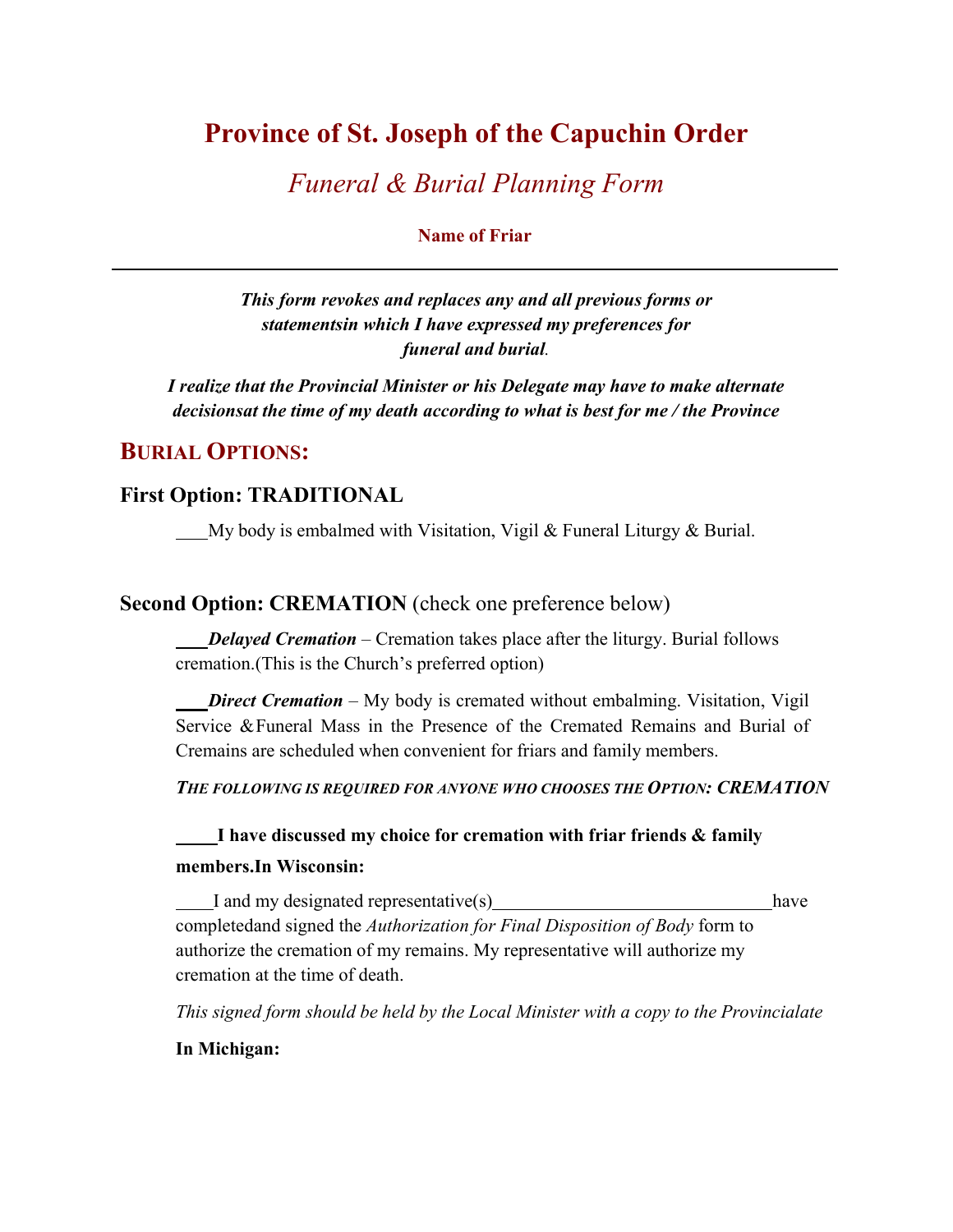I have designated my blood relative to the state to to the to the to the to the to the to to the to the to the to the to the to the to the to the to the to the to the to the to the to the to the to the to the to the to the sign the necessary document after my death so that the crematory that cremates my remains may proceed.

#### **Third Option: GREEN BURIAL**

 My body will not be embalmed, will be dressed in the habit, and buried with *Rites of Commendation and Committal* within 24 to 48 hours. A Memorial Mass is scheduled when convenient for the friars and the family members. *In some cases, a grave liner may be necessary.*

*THE FOLLOWING IS REQUIRED FOR ANYONE WHO CHOOSES THE OPTION: GREEN BURIAL*

 I understand that circumstances of my death (e.g. infection) or time of year may preclude this option.

 I have discussed this choice with friar friends & family members and they understand andaccept my choice.

Signature of Friar Date

Signature of Local Minister Date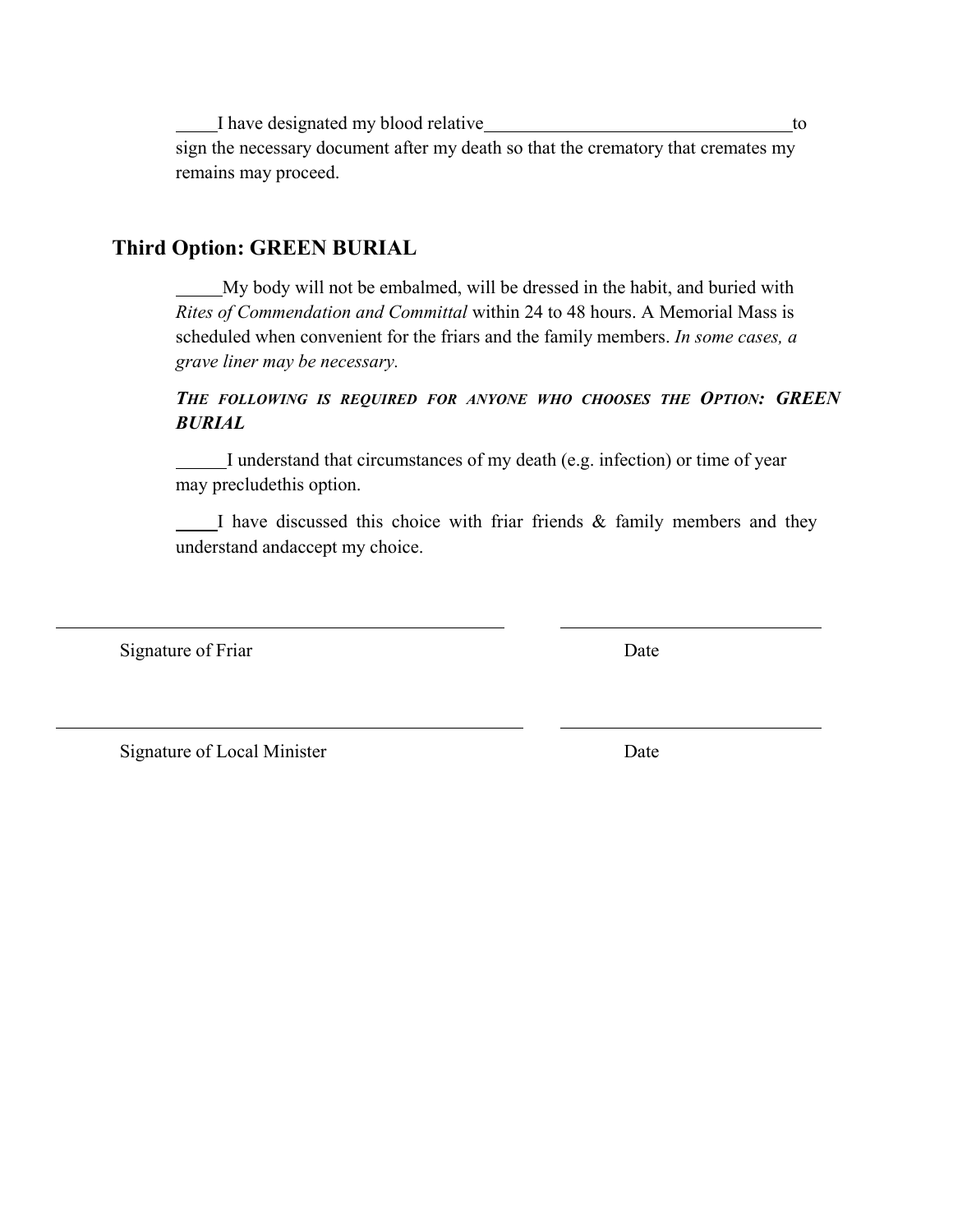**Military Honors** for friars who have served in the Army, Navy, Air Force, Marines, Coast Guard or National Guard:

I served in the U.S. (Insert branch)

I desire to have military honors at my funeral (flag folding and presentation, etc..).

I do NOT wish to have military honors at my funeral.

#### *The following is required for anyone who has served in the Armed Forces*

 I have discussed this choice with friars, friends & family members and they understand and accept my choice.

**Catholic Organizations** As a member of a Catholic organization I would like them to be notified and request their presence at my Funeral or Memorial Mass.

|               | <b>Knights of Columbus</b>     | Council |  |
|---------------|--------------------------------|---------|--|
|               | <b>Knights of Peter Claver</b> | Council |  |
|               | Other                          |         |  |
| <b>Burial</b> |                                |         |  |

1. With regard to the burial of my remains:

Bury my remains in the nearest Capuchin cemetery (Required for a Green Burial)

Capuchin Cemetery in Mt. Calvary

Capuchin Cemetery in Detroit

St. Joseph Cemetery in Appleton (Green Burials are not permitted)

2. I would like the following items buried with me:

**Liturgy of Christian Burial (Funeral Mass)**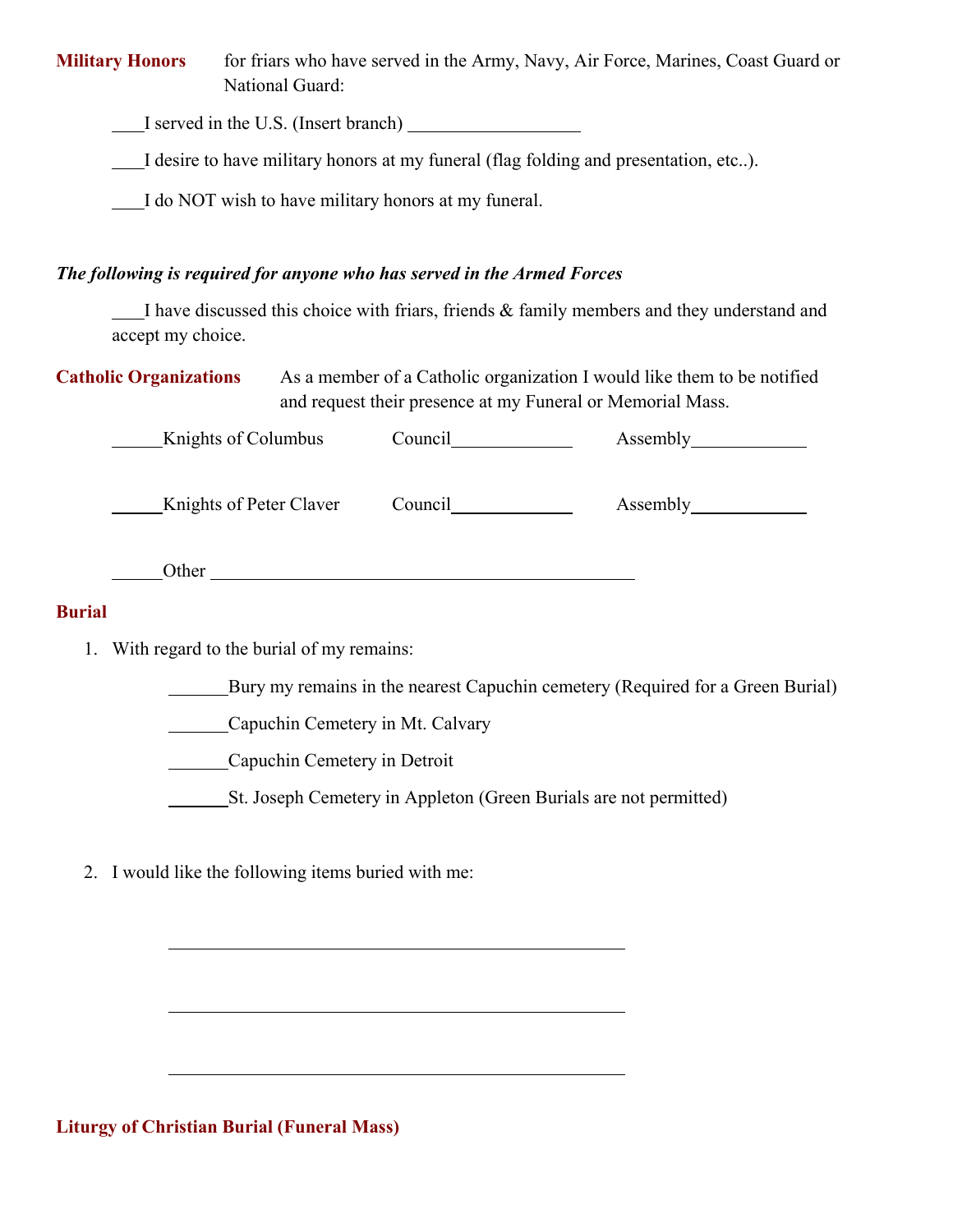I would like the following Christian Symbols placed on my casket if there is a Funeral Mass:

Crucifix Breviary

Book of the Gospels Rule & Constitutions

Other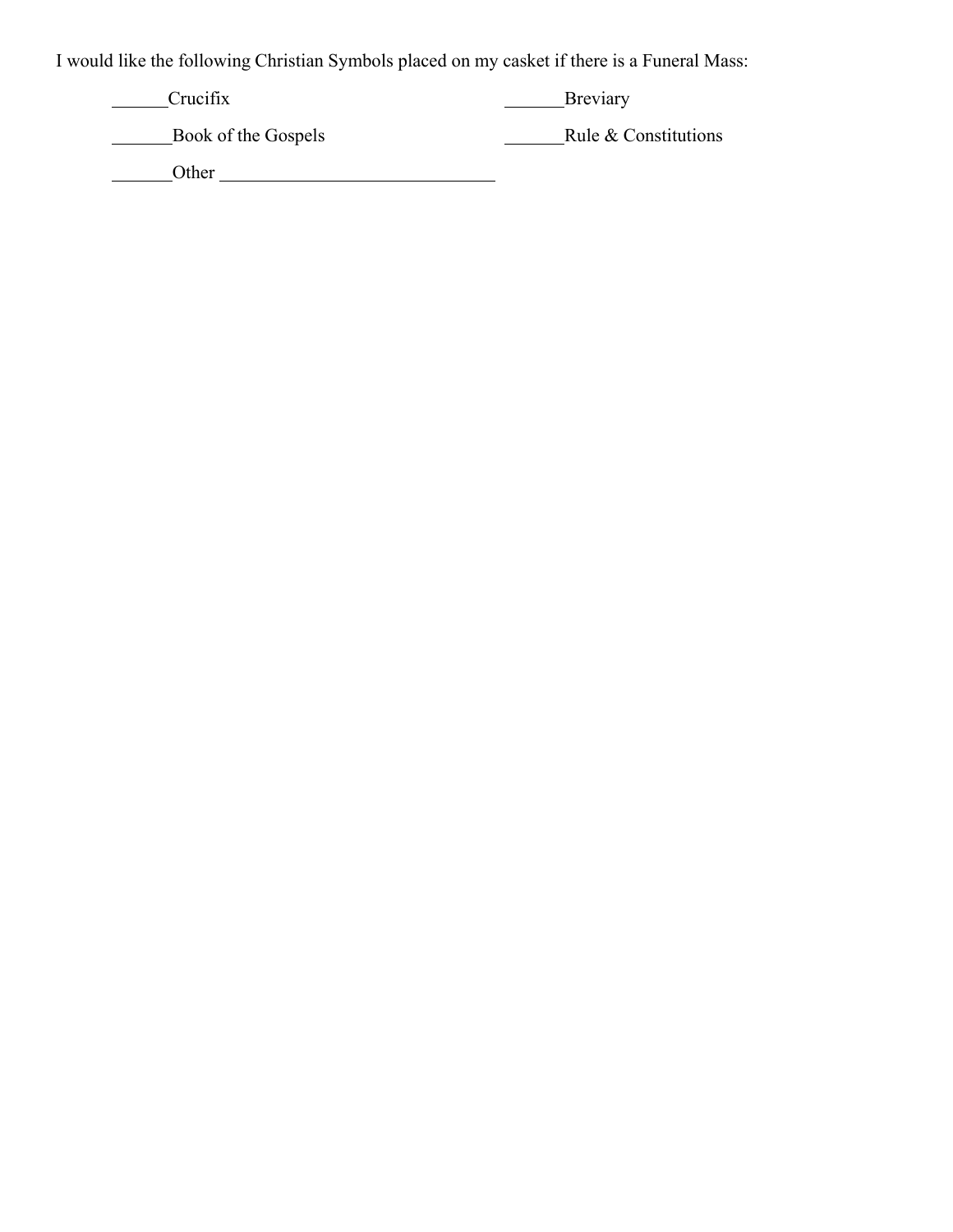#### **Liturgy of Christian Burial (Funeral Mass) or Memorial Mass**

Ordinarily, the Provincial Minister presides and preaches at Capuchin funerals. If possible, I would like the homilist to be set the set of the set of the homilist to be set of the set of the set of the set of the set of the set of the set of the set of the set of the set of the set of the set of the set of the set of the set

Requested Scripture Readings:

1st Reading (Old Testament)

2nd Reading (New Testament)

Gospel

Optional: In addition to a Scripture passage, I would like the following non-Scriptural reading to be proclaimed at the Vigil Service (e.g. a Franciscan passage, Capuchin Constitutions, etc.):

Requested Hymns:

 Hymns that are current at the time of my death as selected by the Provincial Liturgical Commission.

If possible, I would like the following hymn or hymns to be sung at my funeral

Special intercessions:

Family Members, Friends or Friars that you would like to have an appropriate role in your Vigil Service, Funeral or Memorial Mass: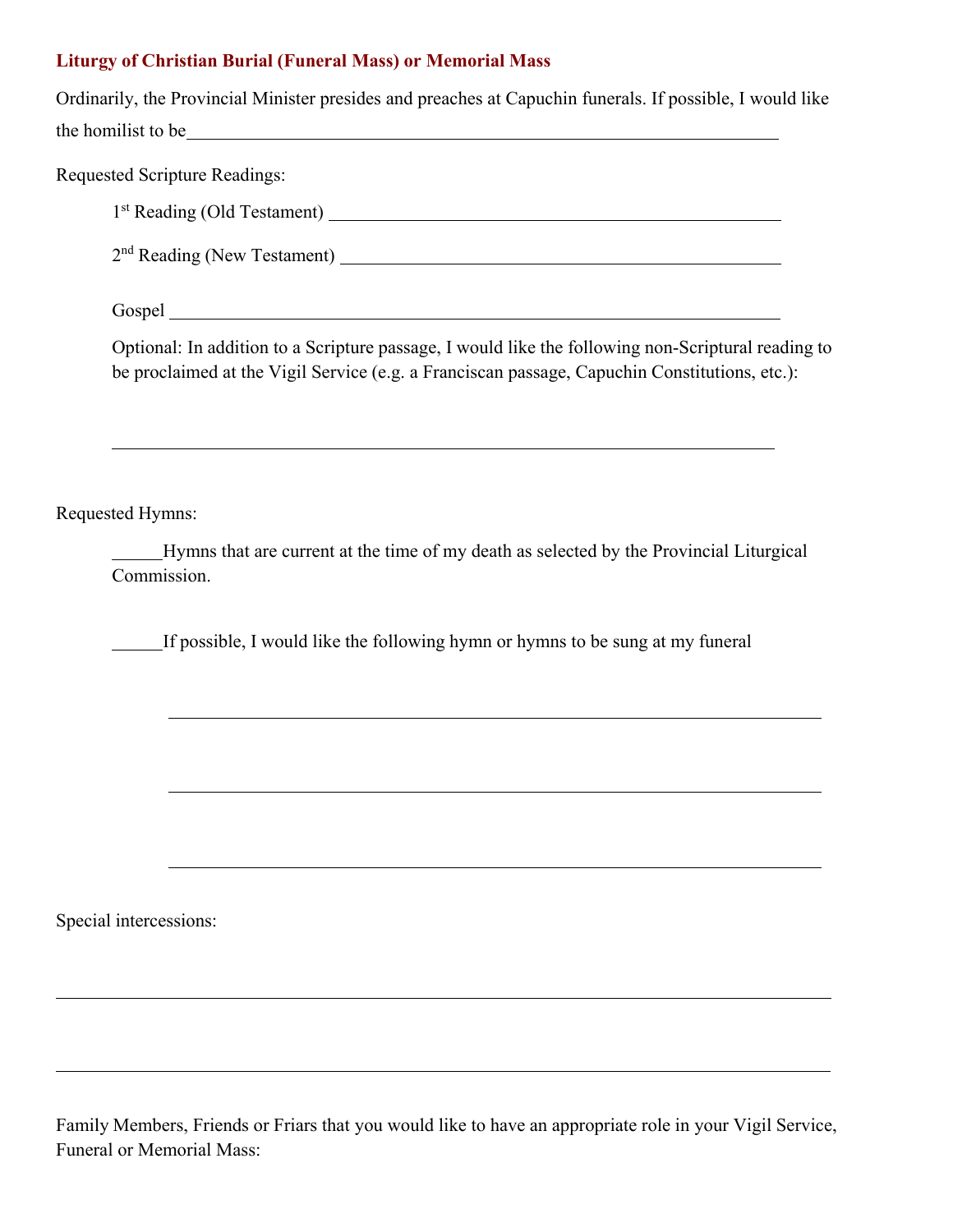## **Additional requests:**

,我们也不能在这里的时候,我们也不能在这里的时候,我们也不能会在这里的时候,我们也不能会在这里的时候,我们也不能会在这里的时候,我们也不能会在这里的时候,我们也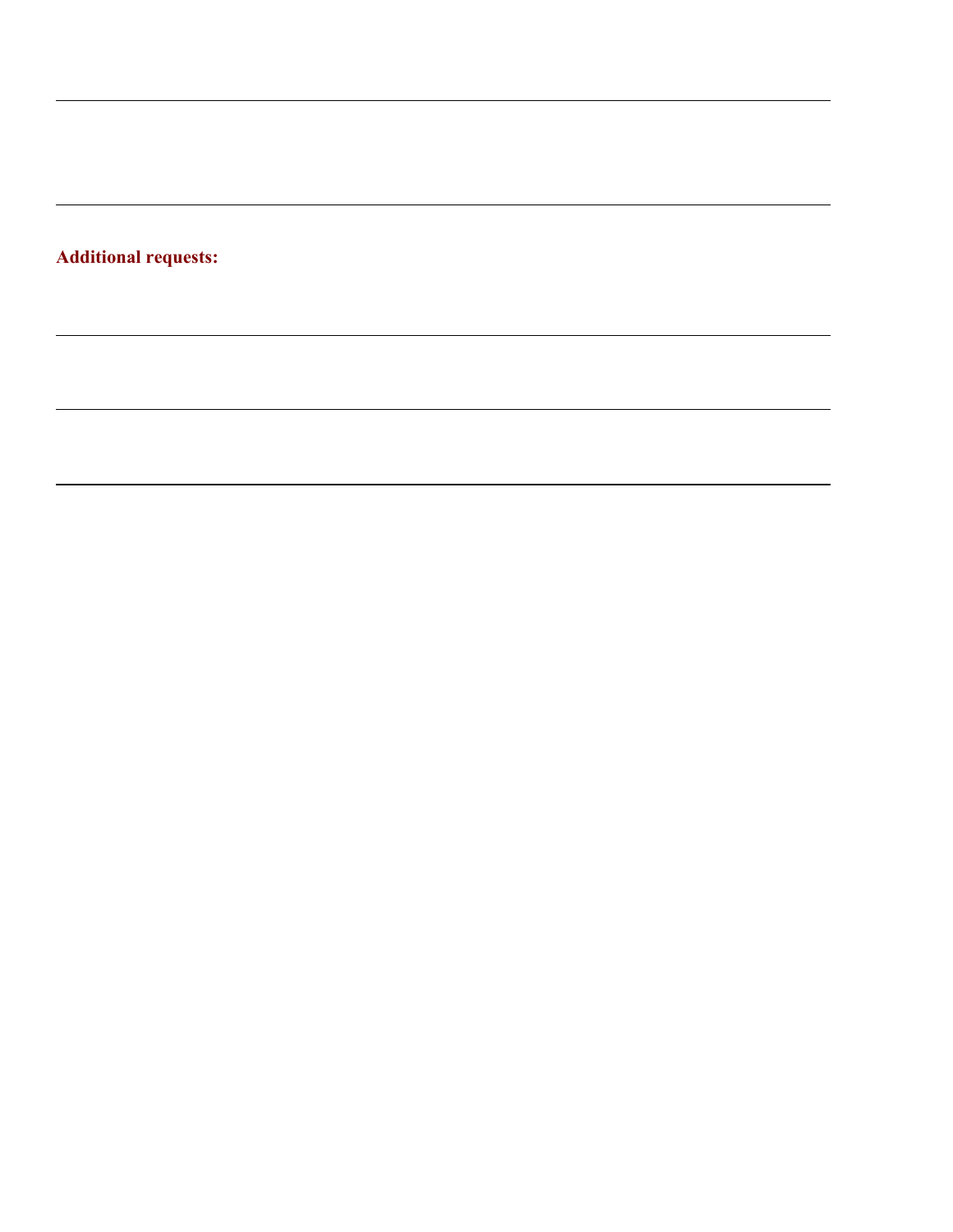# *Notification of Relatives and/or Friends*

*While we cannot contact all your family directly, we try to contact* 

*select family members or friends who can inform the rest of your family or friends.*

| I would like the following family members to be notified of my<br>death:                                         |              |
|------------------------------------------------------------------------------------------------------------------|--------------|
| Name                                                                                                             | Relationship |
| Address                                                                                                          |              |
| Telephone No.                                                                                                    |              |
| and the control of the control of the control of the control of the control of the control of the control of the | Relationship |
| Address                                                                                                          |              |
| Telephone No.                                                                                                    |              |

# *Obituary*

**I would like the following family members listed as survivors:**

Father